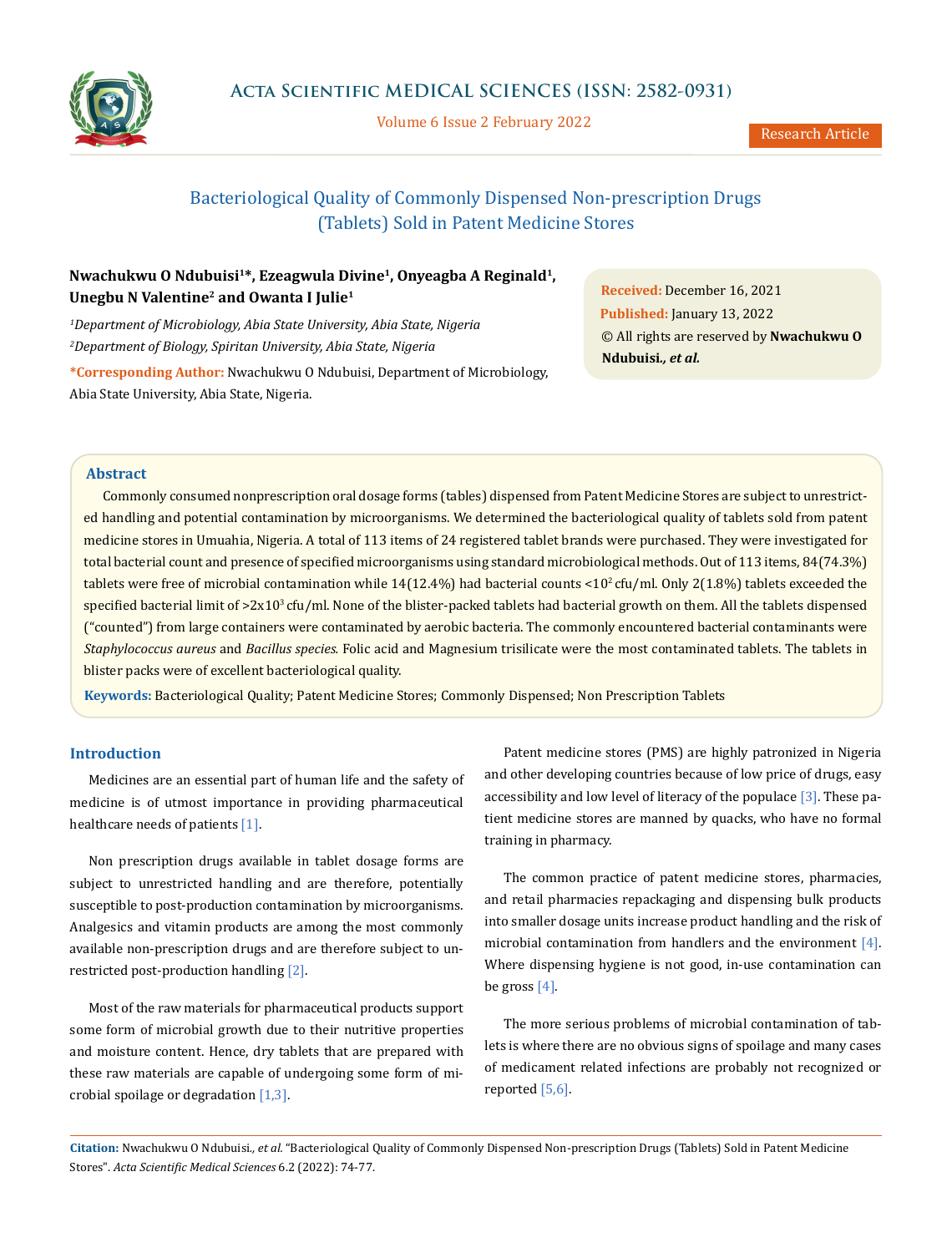Oral dosage forms including tablets, although not required by most Pharmacopeia to be sterile, are nonetheless required to pass tests for the absence of certain specified microorganisms (*Escherichia coli, Salmonella* sp, *Pseudomonas aeruginosa, S. aureus*  and *Candida albicans*) and microbial bioburden tests [7].

There has been paucity of reports of contamination of tablets dispensed from patent medicine store in Nigeria. This could be due to underestimation of health hazards to which patients are exposed through consumption of such tablets.

We therefore sought to determine the bacteriological quality of tablets dispensed from patent Medicine Stores in Umuahia, Nigeria.

#### **Materials and Methods**

#### **Collection of tablet dosage forms**

Twenty four different brands of tablet dosage forms were randomly purchased from 6 Patent Medicine Stores in Umuahia town, Abia State, Nigeria. Preference was for formulations with high public demand such as paracetamol, Diclofenac salt, Vitamin preparation and Magnesium trisilicate. All purchased drugs were manufactured by companies registered in Nigeria and their drugs approved by National Agency for Food and Drug Administration and Control (NAFDAC) for each brand, 3 packet and/or 30 "counted" tablets were obtained. A total of 113 units were tested.

#### **Preparation of tablets dispersion**

The blister of each brands of Ibuprofen Paracetamol and Diclofenac salt were swabbed with 70%v/v ethanol before opening. Similarly, the outside surfaces of containers containing Folic acid, Ascorbic acid, Ferrous sulphate and Magnesium trisilicate were also swabbed.

Five (5) tablets each of Ibuprofen, Ferrou sulphate, folic acid, Ascorbic acid and Diclofenac salt were dispersed in 10 ml sterile normal saline while 5 tablets each of paracetamol and Magnesium trisilicate were dispersed in 20 ml sterile normal saline. In general, 1g of each tablet was used Tablet dispersion was mixed in a Vortex mixer for 5minutes to dislodge possible microbial cells and allowed to stand for 30 minutes. A 1:10 sample dilution of each tablet was prepared using the supernatant of each preparation.

#### **Bacterial enumeration**

Bacterial enumeration tests were conducted according to the United States Pharmacopeia USP31 [8] using the spread on the dry surface of Plate Count Agar. Triplicates plates were done for each dilution. After incubation at 37°C for 24h, developed colonies from each plate were enumerated and the arithmetic mean count was used for calculating the viable count of the test sample in colony forming units unit / ml (cfu/ml).

#### **Isolation of specified microbial contaminants**

Tests for specified microbial contaminants were carried out according to the USP 31 [8] with some minor modifications. Aliquots from each diluted sample wassubcultured on Mannitol Salt agar, MacConkey agar and *Salmonella-Shigella* agar (Titan Biotechn Ltd, India) for the detection of *S. aureus, Pseudomonas aeruginosa, E. coli* and *Salmonella* sp respectively. After incubation at 37°C for 24h, the isolated colonies were Gram stained characterized and identified as previously described [9].

### **Results**

Macroscopic examination of the different tablets indicates that they were neat, wholesome and unexpired.

Over 74% of the items tested were free from microbial contamination. Exactly 12.4% of the tablet dosage forms had bacterial counts of  $2x10^2$  cfu/ml. Only 1.8% of the tablets had bacterial counts >2x103 cfu/ml (Table 1). USP31 specifies an acceptance criterion of a total viable count of not more than  $2x10^3$  cfu/g or ml for non-aqueous preparations for oral use. It was therefore observed that only 2 tablets were found to exceed the specified bacterial limits.

| <b>Tablet</b>         | No of unit<br>tested | <b>No contamination</b><br>free $(\% )$ | Level of bacterial contamination<br>(ctu/ml) |              |              |          |
|-----------------------|----------------------|-----------------------------------------|----------------------------------------------|--------------|--------------|----------|
|                       |                      |                                         | $<1.0\,(%$                                   | < 200 (%)    | 200-2000 (%) | 2000(%)  |
| Ibuprofen             | 12                   | 12                                      |                                              | $\Omega$     | $\Omega$     | $\Omega$ |
| Paracetamol           | 12                   | 11                                      |                                              | $\mathbf{0}$ | 0            | 0        |
| Diclofenac salt       | 9                    | 9                                       |                                              | $\Omega$     | $\theta$     | $\theta$ |
| Folic acid            | 20                   | 13                                      | 4                                            | 3            | $\Omega$     | $\Omega$ |
| Ascorbic acid         | 20                   | 11                                      | 3                                            | 6            | $\Omega$     | $\theta$ |
| Ferrous sulphate      | 20                   | 16                                      |                                              | 4            | $\Omega$     | $\Omega$ |
| Magnesium trisilicate | 20                   | 12                                      | 4                                            |              |              |          |
| Total                 | 113                  | 84(74.3)                                | 12(10.6)                                     | 14(12.4)     | 1(0.9)       | 2(1.8)   |

Table 1: Distribution of bacterial counts in different tablet dosage forms.

**Citation:** Nwachukwu O Ndubuisi*., et al.* "Bacteriological Quality of Commonly Dispensed Non-prescription Drugs (Tablets) Sold in Patent Medicine Stores". *Acta Scientific Medical Sciences* 6.2 (2022): 74-77.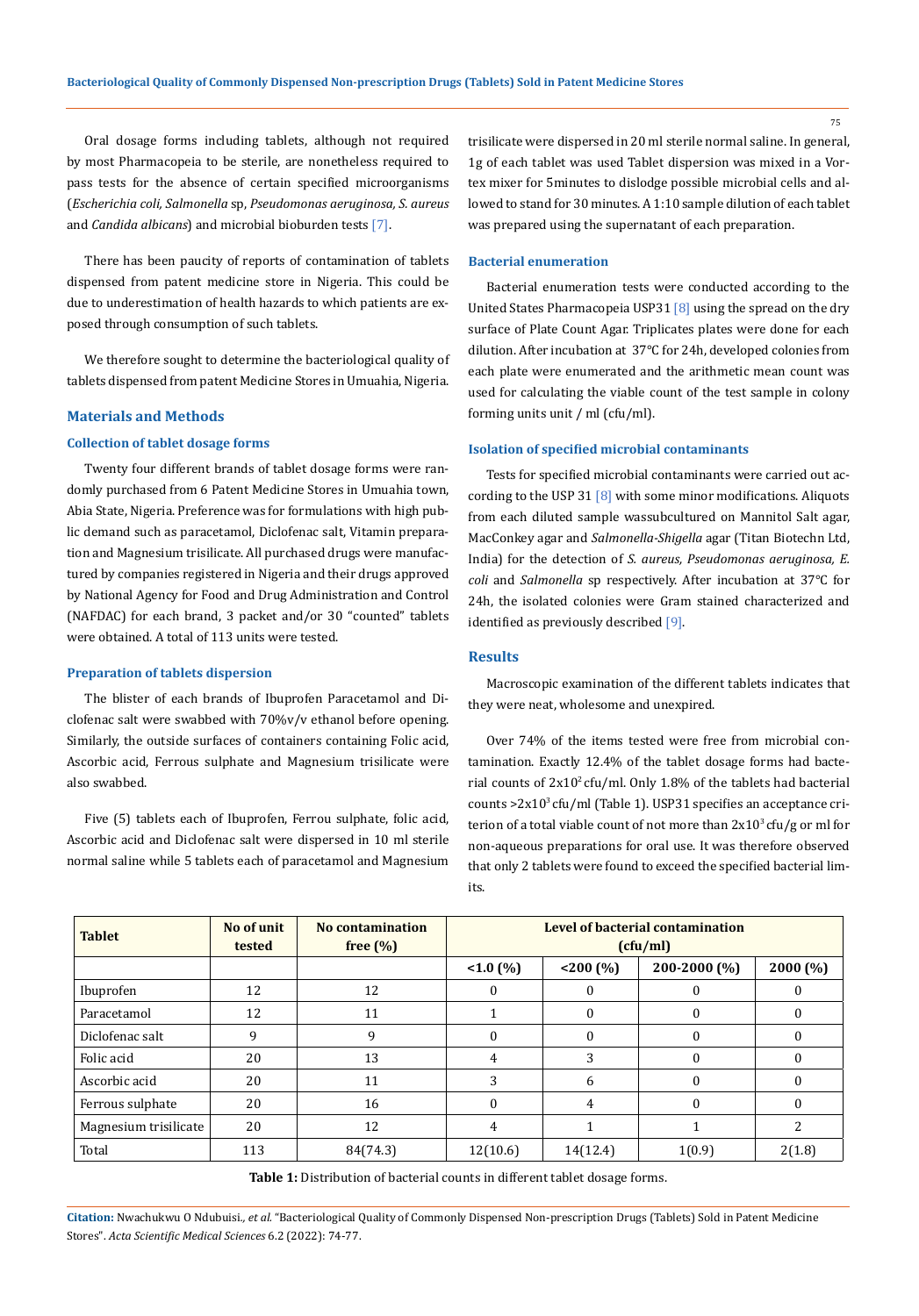Our results showed that none of the blister-packed tablets (Ibuprofen, Paracetamol and Diclofenac salt) had bacterial growth on them. However, all the tablets dispersed (counted) from large container (Folic acid, Ascorbic acid, Ferrous sulphate and Magnesium trisilicate) had growth of aerobic bacteria (Table 2). The bacteria isolated from the tablets includes *Bacillus* sp and *S. aureus. Bacillus* sp and *S. aureus* occurred simultaneously on Folic acid and Magnesium trisilictae while *S. aureus* was isolated from Ascorbic acid and Ferrous sulphate (Table 2). The results presented in table 2 showed that other USP 31 indicator pathogens, *E. coli, Salmonella* sp and *Pseudomonas aeruginosa* were not recovered from the tablet dosage forms.

| <b>Brand</b>          | No of units<br>studied | <b>Bacteria isolated</b> |  |
|-----------------------|------------------------|--------------------------|--|
| Ibuprofen             | 12                     | None                     |  |
| Paracetamol           | 12                     | None                     |  |
| Diclofenac salt       | 9                      | None                     |  |
| Folic acid            | 20                     | Bacillus, S. aureus      |  |
| Ascorbic acid         | 20                     | S. aureus                |  |
| Ferrous sulphate      | 20                     | S. aureus                |  |
| Magnesium trisilicate | 20                     | S. aureus, Bacillus sp   |  |

**Table 2:** Types of bacterial contaminants isolated from different tablet dosage forms.

#### **Discussion**

Microorganisms have been implicated in drug spoilage and the presence of certain microorganisms in nonsterile preparations may have the potential to reduce or even inactivate the therapeutic activity of the product  $[1,4,10]$ . Our findings have shown that 74.3% of the tablets tested were free from bacterial contaminants. Similar result was reported by Qasem., *et al* [7] in Jordan (72.7%).

Only 12.4% of the tested tablets harboured bacteria in counts between  $10^2$  and  $<$ 10<sup>3</sup> cfu/ml. This observation falls within acceptance limit of the United States Pharmacopeia 31, an indication that all tested tablets were in conformity with standards in relation to microbial counts. It is also in agreement with 10.6% obtained previously  $[7,11]$ . These workers reported that out of 80 tablets dosage forms, 10% were contaminated with bacteria in counts ranging between  $10^2$  and  $10^3$  cfu/g.

All the tablet dosage forms were manufactured in Nigeria. This low microbial count indicates that the microbiological quality of these made-in-Nigeria products were adequate. It thus confirms the role played by the National Agency for Food and Drug Administration and Control (NAFDAC).

Microbial counts obtained from similar previous studies in Nigeria [3,12,13] indicated higher contamination rates where it was observed that out of all the tested products, none failed to grow microorganisms. This is in contrast to our findings. The recent enforcement by NAFDAC on Patent Medicine Stores and better adherence to current Good Manufacturing Practices by Pharmaceutical Companies in Nigeria account for the excellent result we obtained.

Tablets constitute a large proportion of the medicines dispersed from patent medicine stores. In our study, the blister-packed tablets did not harbor any bacteria whereas tablets "counted" from large containers were contaminated by bacteria. Contamination of blister-packed tablets does not occur after the blistering process. In modern dispensaries, tablets are now presented blister packs [7].

Dispensing of tablets from large packs is a common practice in patent medicine stores in Nigeria. It has been observed that the presence of contaminants on these "counted" tablets could be attributed to poor handling during dispensing, and/or repackaging and poor personal hygiene [4,14].

*Bacillus* sp and *S. aureus* were the major contaminants isolated from tablets counted to the patients. Similar result was obtained by previous studies conducted in Nigeria [3,13] and Dares Salam, Tanzania [15].

Ascorbic acid and Magnesium trisilicate tablets were mostly contaminated by *Bacillus* sp and *S. aureus* was the only indicator pathogen isolated. The presence of *S. aureus* as a contaminant reflects contamination of processing unit and/or raw material. The organism being a normal flora of the body easily contaminate products during handling and processing by personnel [16].

*Bacillus* species, a spore-former, was also commonly isolated from counted tablets. This is consistent with previous studies where majority of microbial contaminants in nonsterile pharmaceuticals was *Bacillus* sp [13,17,18].

*Bacillus* sp are ubiquitous and considered harmless, though undesirable because of their spoilage potential. Their presence in products suggest poor environmental hygiene during processing [15].

**Citation:** Nwachukwu O Ndubuisi*., et al.* "Bacteriological Quality of Commonly Dispensed Non-prescription Drugs (Tablets) Sold in Patent Medicine Stores". *Acta Scientific Medical Sciences* 6.2 (2022): 74-77.

76